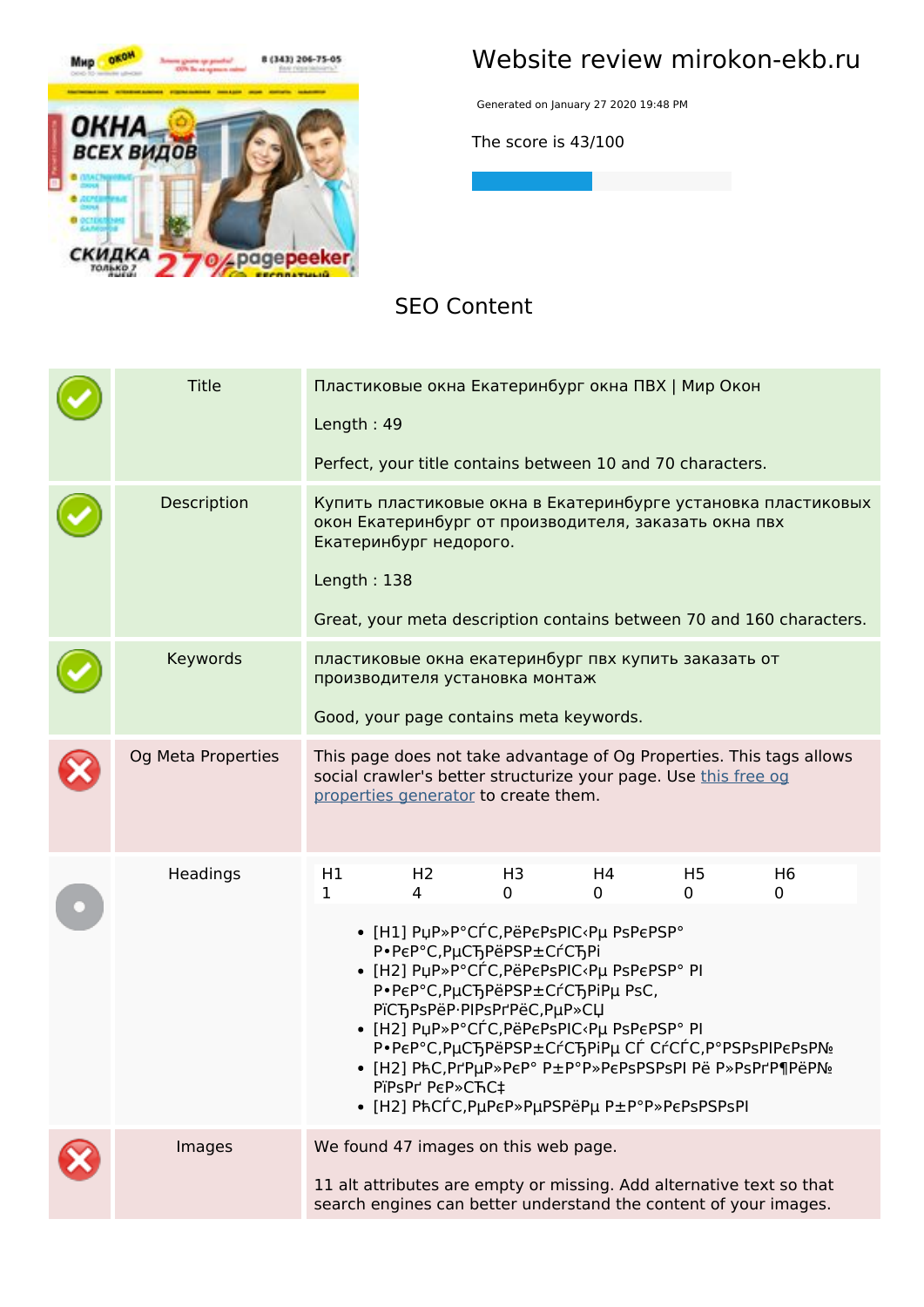#### **SEO Content**

| Text/HTML Ratio | Ratio: 14%<br>This page's ratio of text to HTML code is below 15 percent, this means<br>that your website probably needs more text content. |
|-----------------|---------------------------------------------------------------------------------------------------------------------------------------------|
| Flash           | Perfect, no Flash content has been detected on this page.                                                                                   |
| <b>Iframe</b>   | Great, there are no Iframes detected on this page.                                                                                          |

## **SEO Links**

|  | <b>URL Rewrite</b>                | Good. Your links looks friendly!                                                                  |
|--|-----------------------------------|---------------------------------------------------------------------------------------------------|
|  | Underscores in the<br><b>URLs</b> | We have detected underscores in your URLs. You should rather use<br>hyphens to optimize your SEO. |
|  | In-page links                     | We found a total of 20 links including 3 link(s) to files                                         |
|  | <b>Statistics</b>                 | External Links: noFollow 0%                                                                       |
|  |                                   | External Links: Passing Juice 0%                                                                  |
|  |                                   | Internal Links 100%                                                                               |

## **In-page links**

| Anchor                                                                                   | Type     | Juice         |
|------------------------------------------------------------------------------------------|----------|---------------|
| P P°CÉC‡PµC, CÉC, PsPëPjPsCÉC, Pë                                                        | Internal | Passing Juice |
| PuP»P°CÉC, PëPEPSPIC <pu pspepsp°<="" th=""><th>Internal</th><th>Passing Juice</th></pu> | Internal | Passing Juice |
| P"PSC, PSPIC <pu pspepsp°<="" th=""><th>Internal</th><th>Passing Juice</th></pu>         | Internal | Passing Juice |
| PIPUPSC< PSP° PsPEPSP°                                                                   | Internal | Passing Juice |
| PhCTC, PuPeP» PuPSPëPu P±P°P» PePsPSPsPI                                                 | Internal | Passing Juice |
| P"PsC, PsPIC <pu p±p°p»pepspsc<<="" th=""><th>Internal</th><th>Passing Juice</th></pu>   | Internal | Passing Juice |
| PIPUPSC< PSP° P±P°P»PEPSPSC<                                                             | Internal | Passing Juice |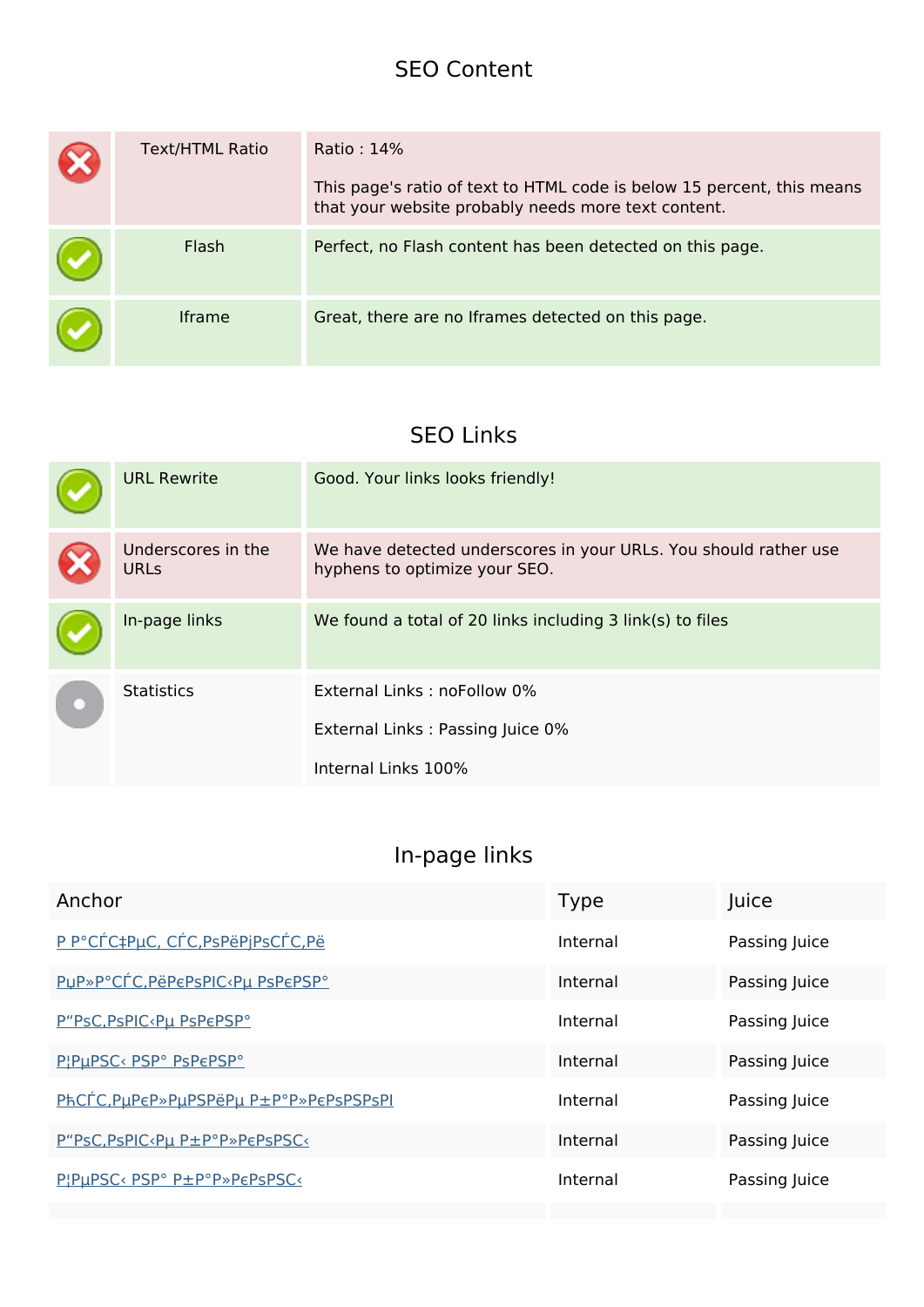# **In-page links**

| PhC.PrPuP»PEP°P±P°P»PEPSPSPSPI                                                                                                         | Internal | Passing Juice |
|----------------------------------------------------------------------------------------------------------------------------------------|----------|---------------|
| PhPEPSP° PI PrPsPi                                                                                                                     | Internal | Passing Juice |
| P"PUCTPUPICUPSPSC <pu pspepsp°<="" td=""><td>Internal</td><td>Passing Juice</td></pu>                                                  | Internal | Passing Juice |
| <b>PhPeCtPëPë</b>                                                                                                                      | Internal | Passing Juice |
| <u>PљPsPSC, акС, Ск</u>                                                                                                                | Internal | Passing Juice |
| P P°CÉCÉChPsC‡PEP°                                                                                                                     | Internal | Passing Juice |
| PhC, P.C.PIC.                                                                                                                          | Internal | Passing Juice |
| PUCTP°PIPëP»P°                                                                                                                         | Internal | Passing Juice |
| <u> КалькѴляС, РѕСЂ</u>                                                                                                                | Internal | Passing Juice |
| PUCTPSPN <sub>º</sub> C, Pë C, PuCÍC,                                                                                                  | Internal | Passing Juice |
| Ξ                                                                                                                                      | Internal | Passing Juice |
| PUCTP°PIPëP»P° CTPUCTPIPëCTP° Pë PiPsP»PëC,PëPEP° PI<br>PsP±P»P°CÍC.Pë PuP"                                                            | Internal | Passing Juice |
| PЎPSPIP»P°CTPëPu PSP° PSP±CTP°P±PsC,PeCT<br>PïPµCЂCЃPsPSP°P»CЊPSC <c prp°pspsc<c<="" td=""><td>Internal</td><td>Passing Juice</td></c> | Internal | Passing Juice |

## **SEO Keywords**

| Keywords Cloud | CÉCPUPEPP pips PSPEPSP phpepsps<br>срарсные сристс<br>ppepcpuchpëpspcrchpipsp ppupsp<br>рњрёсђ |
|----------------|------------------------------------------------------------------------------------------------|
|                |                                                                                                |

## **Keywords Consistency**

| Keyword                           | Content | Title | Keywords | Description | Headings |
|-----------------------------------|---------|-------|----------|-------------|----------|
| pspepsp                           | 9       | ×     | ×        | ×           |          |
| psp                               | 6       | ×     | ×        | ×           |          |
| сѓсрµр $\epsilon$ рр              | 5       | ×     | ×        | ×           | ×        |
| ppepcpµc5pëpspc 4<br><b>ŕсђрі</b> |         | ×     | ×        | ×           | ×        |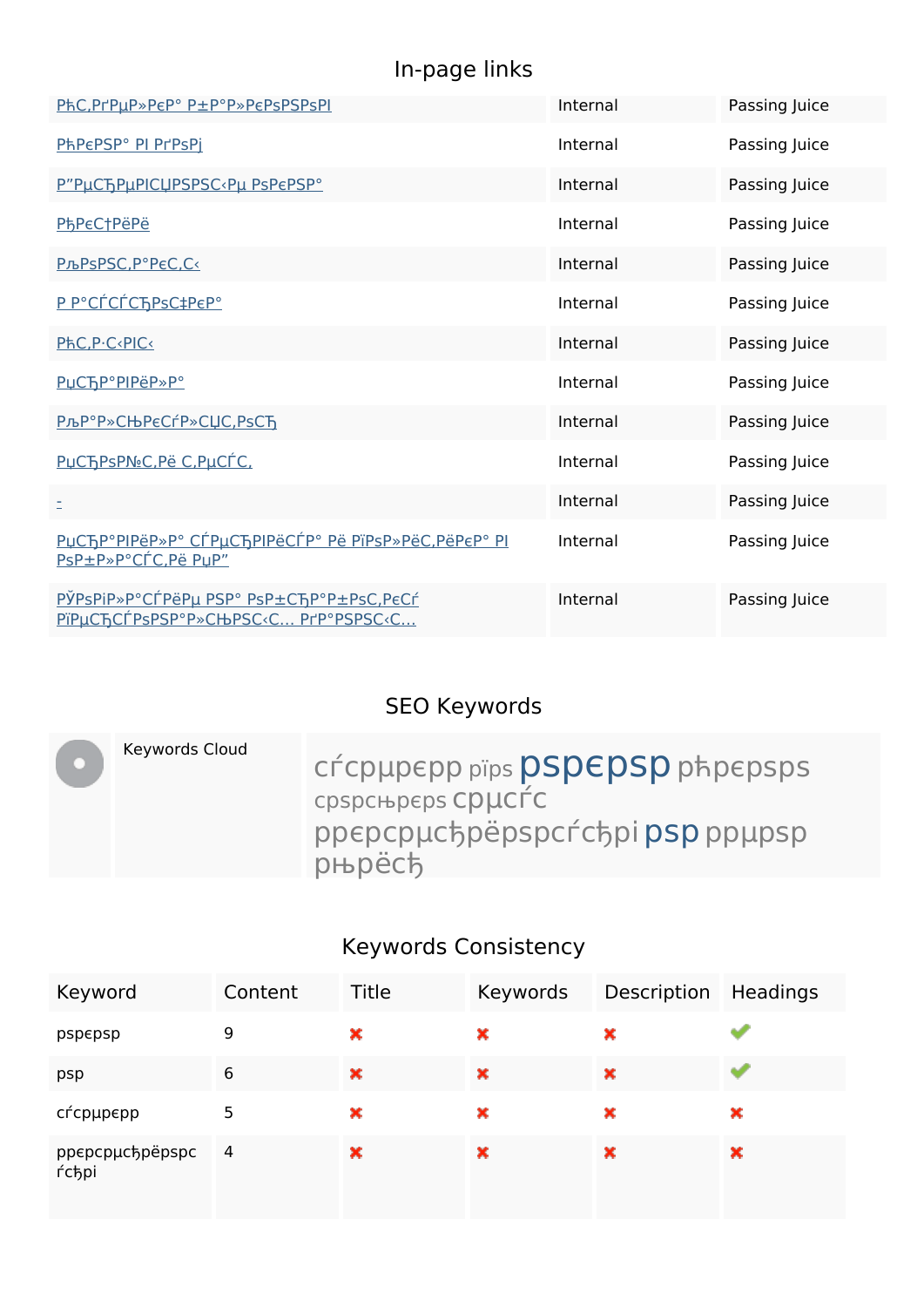# Keywords Consistency

| рњрёсђ |  |  |  |
|--------|--|--|--|
|        |  |  |  |

## Usability

| Url                | Domain: mirokon-ekb.ru<br>Length: $14$            |
|--------------------|---------------------------------------------------|
| Favicon            | Great, your website has a favicon.                |
| Printability       | We could not find a Print-Friendly CSS.           |
| Language           | Good. Your declared language is ru.               |
| <b>Dublin Core</b> | This page does not take advantage of Dublin Core. |

#### Document

| Doctype              | HTML <sub>5</sub>                                                                                                                                                                                                                          |  |  |  |  |
|----------------------|--------------------------------------------------------------------------------------------------------------------------------------------------------------------------------------------------------------------------------------------|--|--|--|--|
| Encoding             | Perfect. Your declared charset is WINDOWS-1251.                                                                                                                                                                                            |  |  |  |  |
| <b>W3C Validity</b>  | Errors: 36<br>Warnings: 14                                                                                                                                                                                                                 |  |  |  |  |
| <b>Email Privacy</b> | Great no email address has been found in plain text!                                                                                                                                                                                       |  |  |  |  |
| Deprecated HTML      | Deprecated tags<br><b>Occurrences</b><br>$\overline{2}$<br>$<$ center $>$<br>Deprecated HTML tags are HTML tags that are no longer used. It is<br>recommended that you remove or replace these HTML tags because<br>they are now obsolete. |  |  |  |  |
| Speed Tips           | Attention! Try to avoid nested tables in HTML.<br>×<br>Too bad, your website is using inline styles.<br>×                                                                                                                                  |  |  |  |  |